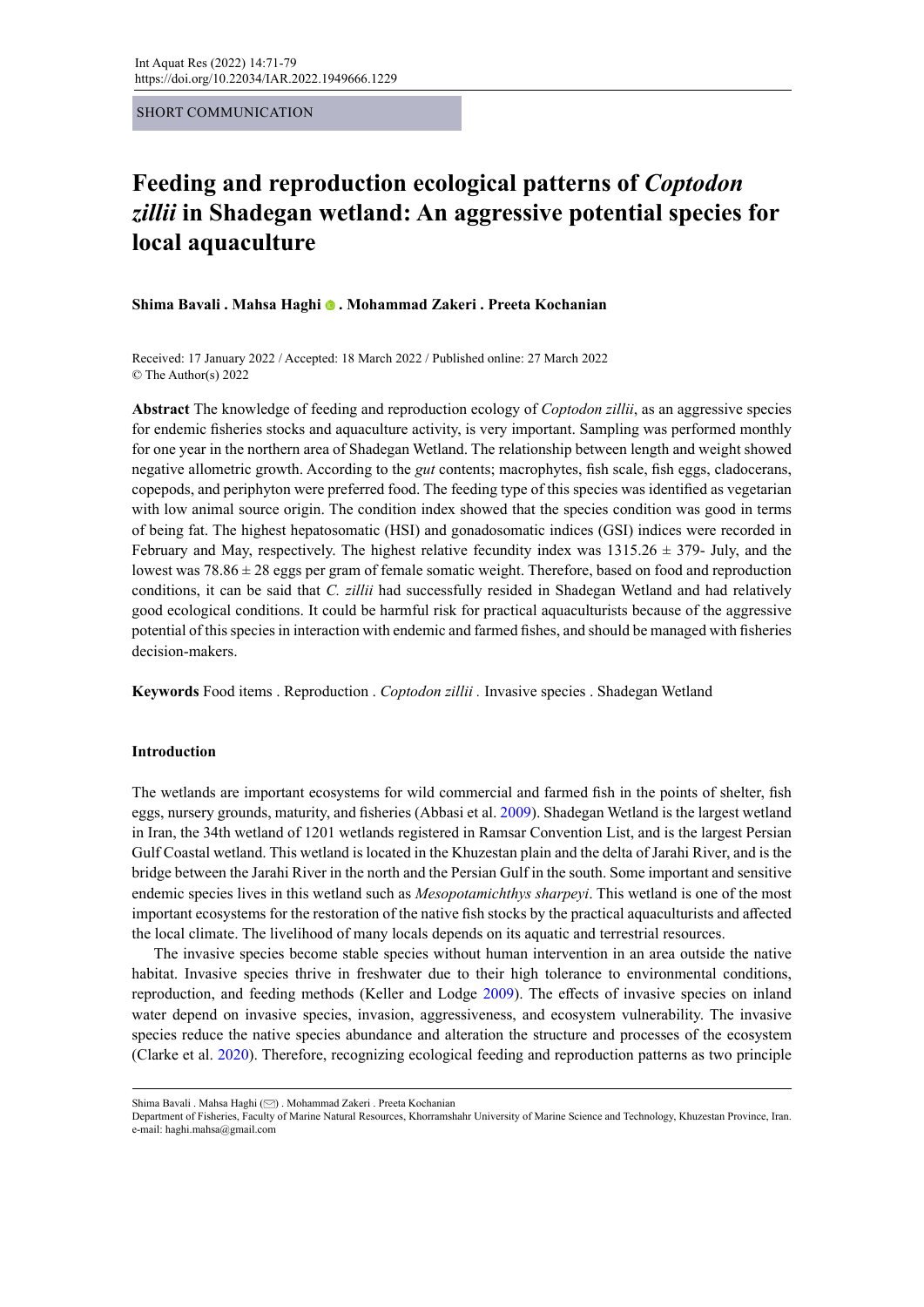and vital factors of aggressive species is one of the most important ways to conserve aquacultural endemic species. This knowledge can be helpful for further success in breeding native species and increasing local aquaculture production.

*Coptodon zillii* (Gervais 1848) is a potamodromous fish and is native to brackish and freshwater in West Africa (Akel and Moharram 2007). *C. zillii* feeds on the substrate and serves as an opportunistic feeder with a wide range of nutrients includes plants, larvae, zooplankton, small crustaceans, and Mollusca (Agbabiaka 2012). It feeds mainly on large plants and aquatic macrophytes; when it gets older, it feeds on plants with ground origin (Negassa and Prabu 2008). This species was introduced in many countries worldwide as a fish with economic and environmental uses in aquaculture, commercial aquariums, weed control, and recreational fishing (Dadebo et al. 2014).

Various studies have focused on the reproduction and food biology of *C. zillii,* in different places of the world. In recent decade, aggressive *C. zillii* has entered the inland waters of Iran. Roozbehfar et al. (2014) reported the *C. zillii* in Iranian inland waters, specifically in the Dez River in Khuzestan Province. In the same year, Khaefi et al. (2014) reported the *C. zillii* in Shadegan Wetland fresh water and Bahmanshir River. Similarly, Ghofleh Maramazi et al. (2014) confirmed the presence of this invasive species in the sources of Khuzestan inland water and even in the farms. Simultaneously, this species has been reported in neighboring countries with shared water resources. For the first time, AL-Zaidy (2013) observed the *C. zillii* in the Al-Delmj Watershed. Al-Faisal and Mutlak (2014) also reported *Oreochromis niloticus* in the Arvandrud river of Southern Iraq. Accordingly, the present study was aimed to investigate the type of food, the main food items, the recognition of the sexual periods, and the peak time of the reproduction of *C. zillii*, as an invasive species, in Shadegan Wetland.

#### **Materials and methods**

This study was conducted for one year in Shadegan Wetland in the lower part of Jarahi River and the geographical coordinates of 50° 30ˈ to 00° 31ˈ N and 20° 48' to 20° 49ˈ E. Sampling were performed monthly (except for January due to the lack of samples despite frequent netting). The 335 specimens of *C. zillii* samples were caught using a cast net with different mesh size (14, 15, 16, and 17 mm) for coverage all specimens size. Fish were immediately fixed in formalin 10% and then transferred to the laboratory (Alkahem et al*.* 2007). All samples were collected from local fisheries and, no ethical approval was necessary.

The samples biometrics, including total length, was performed using biometrics board and total-wet weight (PT600 scale, Germany) with an accuracy of 0.1 g. The length-weight relationship is used to determine the growth pattern  $(W=aL<sup>b</sup>)$ . W: total weight  $(g)$ , L: total length (cm), a: refractive index of the curve or y-intercept, and b: curve slope (King 1997).

To distinct feeding ecology, viscera completely were removed from the body cavity and weighed using a digital scale with an accuracy of 0.01 g (BEL-ES202, Italy). After measuring the length and weight of the stomach and its contents, the contents of the stomach and gut were removed, weighed, and finally fixed in 95% ethanol to determine food habits (Hyslop 1980). Also, the sex was determined using the direct observation method of gonads. The liver and gonads weights were recorded to calculate hepatosomatic (HSI) and gonadosomatic indices (GSI) indices only for the female sample with an accuracy of 0.01 g (Biswas 1993).

The numerical method was used to survey periphytons (Venkatra and Ramanatham 1994). After volume determination (Pillay 1952), for each fish sample, five ml were separated three times and placed in counting chambers, food items were identified and counted using an inverted microscope (Wilovert30, Germany). Identification key Chihara and Murano 1997; was used for the identification.

The relative length of the gut (RLG) is an index that presented the type or nature of consumed food. There is a relationship between food habits and gut relative length index. The value of RLG is calculated using gut length to body length ratio (cm) (Biswas 1993). Gastro-somatic index (GI) is used to estimate the fish food intensity based on the ratio of viscera to body weight (Kumar et al. 2007). K represents the living conditions of the fish; the more it is, the better the existing conditions, and the more energy has just been spent on growth (Ayoade and Ikulala 2007). The following formula is used to measure the condition factor:

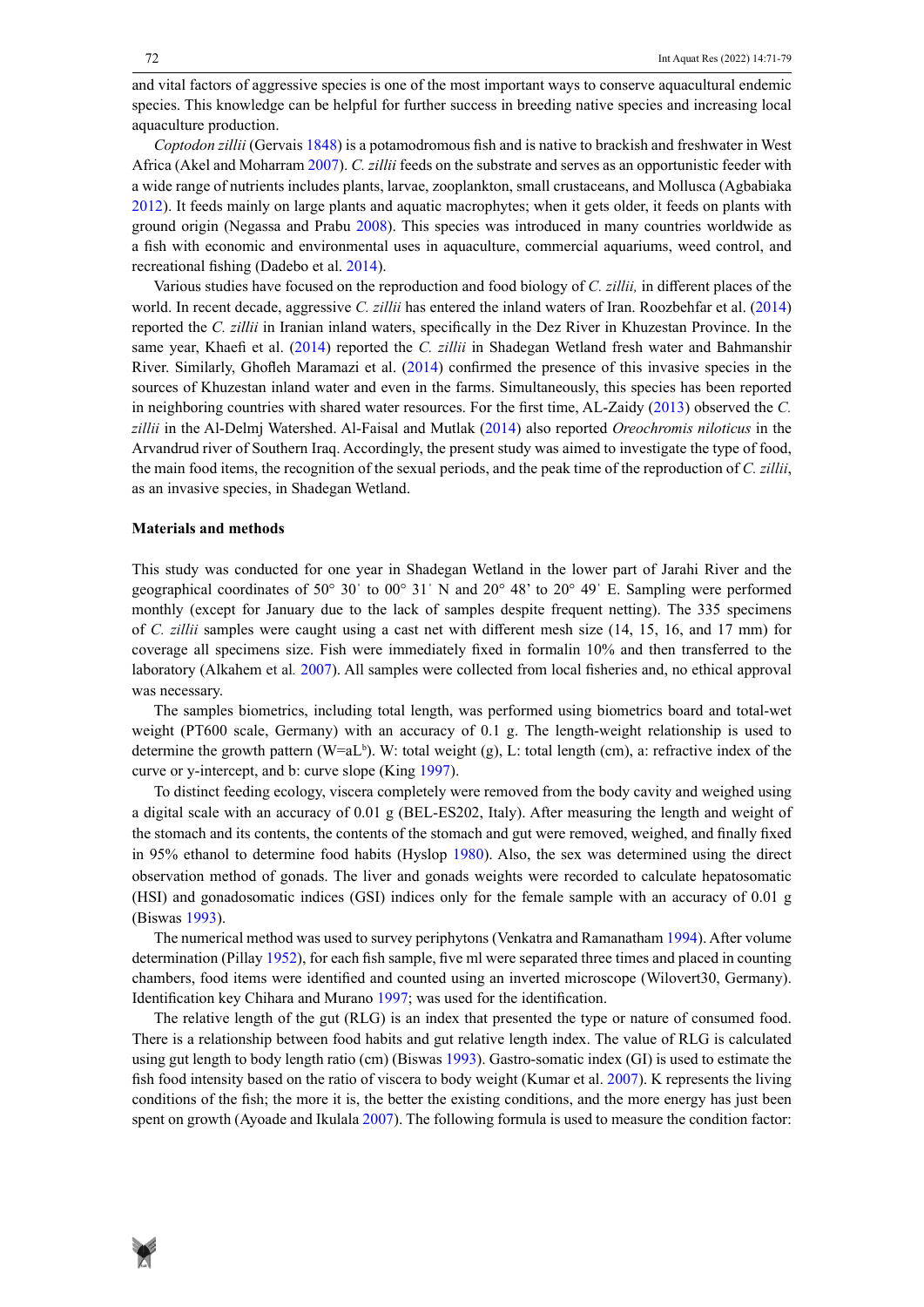$$
K = W/_{1,3} \times 100
$$

In this formula, K is the condition factor, W is the weight of the fish  $(g)$ , and L is the fish length (cm). The index of fullness (IF) indicates the proportion of the food eaten by the fish. If the value of food intensity is between 400 and 900, it is an indicator of the good feeding condition of the fish (Alkahem et al*.* 2007). In this formula, IF is the food index, w is the gut content weight, and W is the fish body weight (g). CV calculates the fish feeding estimate (Oso et al. 2013).

$$
CV = \left(\frac{ES}{TS}\right) \times 100
$$

In this formula, CV is the empty gut index, ES is the number of empty guts, and TS is the number of the examined guts.

For absolute fecundity, the whole separated ovary was then weighed by a digital scale with an accuracy of 0.01 g and placed inside the Gleason solution. The ovary was kept in this solution in darkness and stirred every 2 or 3 days to release the ovum. Then, the resulting solution was filtered and, the ova were separated and dried on the filter paper. Then, by weighing the ova, their total dry-weight was obtained. Finally, 0.01 g of ova was counted and determined using the following formula (Biswas 1993).

 $F = \frac{nG}{n}$ 

In this formula, F is absolute fecundity, n is the number of ova, G is total ovary weight  $(g)$ , and g is the mean sample weight  $(g)$ . Relative fecundity was also calculated using the ratio of the number of ova to the fish body weight (Relative fecundity was obtained by dividing absolute fecundity with total weight of fish) (Biswas 1993). The sex ratio was measured using the formula Oso et al*.* 2013 and checked by chi-square test. One-way ANOVA was used to checked significant differences in indices.

## **Results**

According to fishermen reports and observations of pervious study [\(Valikhani](https://envs.sbu.ac.ir/?_action=article&au=842455&_au=Hussein++Valikhani&lang=en) et al. 2018), in recent decade, the highest part of their catch in Shadegan wetland belongs to tilapia species, especially *C. zillii*. Therefore, *C. zillii* seems to have affected the native populations and settled there successfully.

The study of the length of *C. zillii* in different months showed that the maximum and minimum lengthmean were observed in February (16.38  $\pm$  0.3 cm) and July (11.77  $\pm$  0.42 cm) (Fig. 1). Also, the study of the bodyweight of this species in various months showed that the highest mean weight was for February samples with  $94.86 \pm 5.72$  g, and the lowest mean was for July samples with  $37.04 \pm 3.46$  (Fig. 2). The regression equation between the length and weight of *C. zillii* is as follows  $R^2 = 0.7563$  and  $y = 0.072x^{2.5404}$  (Fig. 3). Based on the formula  $W= aL^b$ , the values of a and b are 0.07 and 2.54, respectively. Given that the value of b is significantly less than 3, *C. zillii* has negative allometric growth.

The analysis of the contents of the stomach and gut of this species revealed the presence of macrophytes, fish scale, fish eggs, the zooplankton of Cladocera and Copepoda, and periphyton species. Furthermore, the analysis of *C. zillii* gut contents showed that the branches of Cyanophyta, Ochrophyta, Charophyta, Euglenophyta, Bacillariophyta, Miozoa, and Chlorophyta were 4.79, 6.37, 0.0, 28.84, 1.72, 0.51, and 13.21% of periphytons contained in the gut and stomach contents of this species. Among the identified periphytons, the genus *Achnanthes* had the highest frequency (19.58%), and the genus *Ceratium* had the lowest frequency (0.02%). Cladocera with 0.07%, Copepoda with 1.36%, and fish eggs with 1.56%, and fish scale with 1.98%, respectively, were the remaining gut and stomach contents.

The RLG study of *C. zillii* showed that its changes over the entire study period were more than 1 (Fig. 4), which indicates a vegetarian diet. The highest GI index of *C. zillii* was  $0.13 \pm 0.002$  in November, and the lowest value was 0.092 ± 0.007 in September (Fig. 5). The condition factor for *C. zillii* in different months was always more than 2, which indicates the suitable condition of the species. The highest value for state *C. zillii* was  $2.19 \pm 0.04$  in June, and the lowest value was  $2.02 \pm 0.02$  in October (Fig. 5). The values for RLG, GI, and K indices showed no significant difference during the study period and in different months  $(P \le 0.05)$ .

The study of the gut vacuity index of *C. zillii* showed that it was in the range of and was highly-fed in this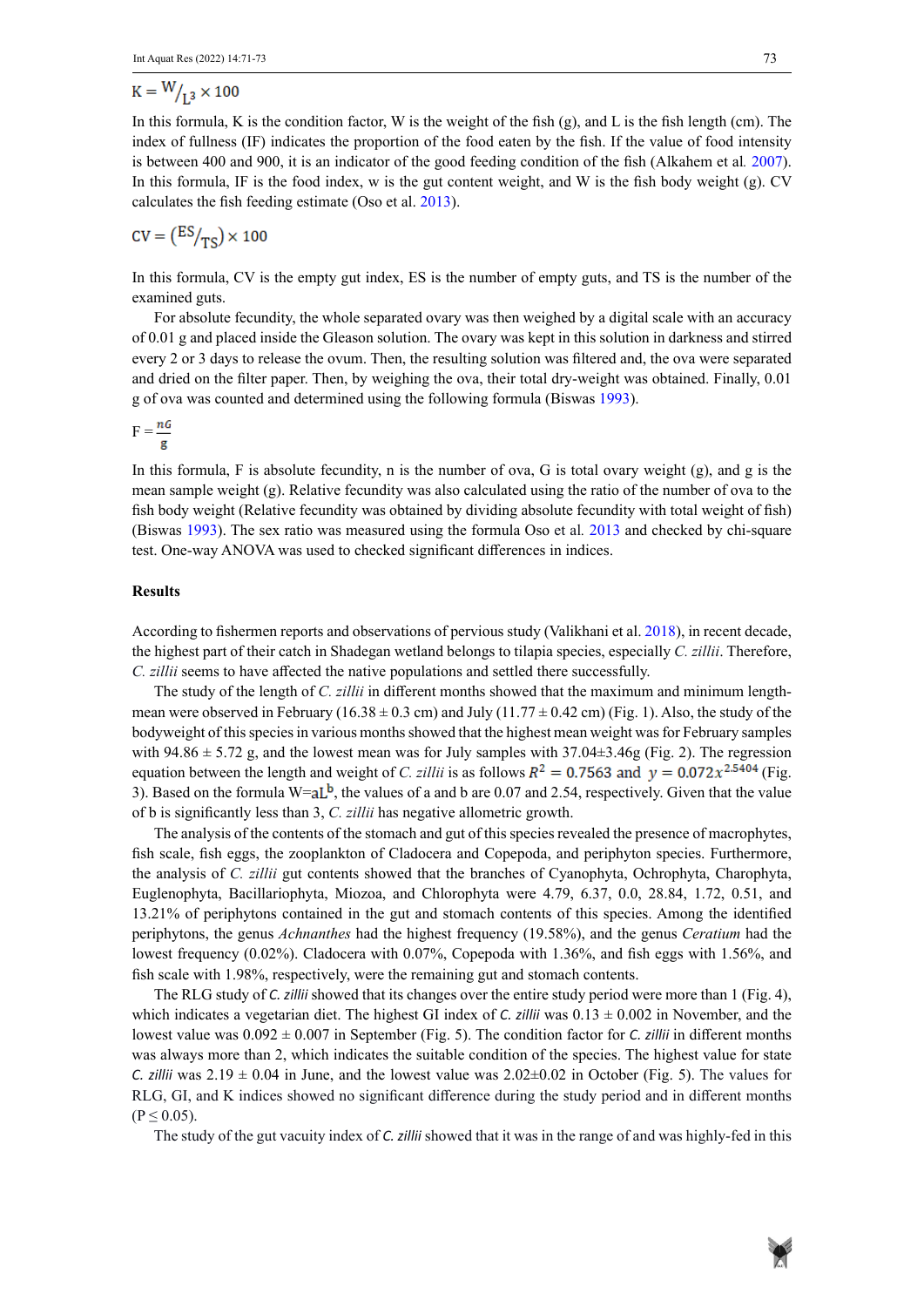

Fig. 1 Length Mean  $\pm$ SE of *Coptodon zillii* in different months of study



Fig. 2 Weight Mean ±SE of *Coptodon zillii* in different months of study



Fig. 3 Weight- Length regression for *Coptodon zillii* during study period



Fig. 4 RLG Mean  $\pm$  SE index of *Coptodon zillii* in Shadegan wetland

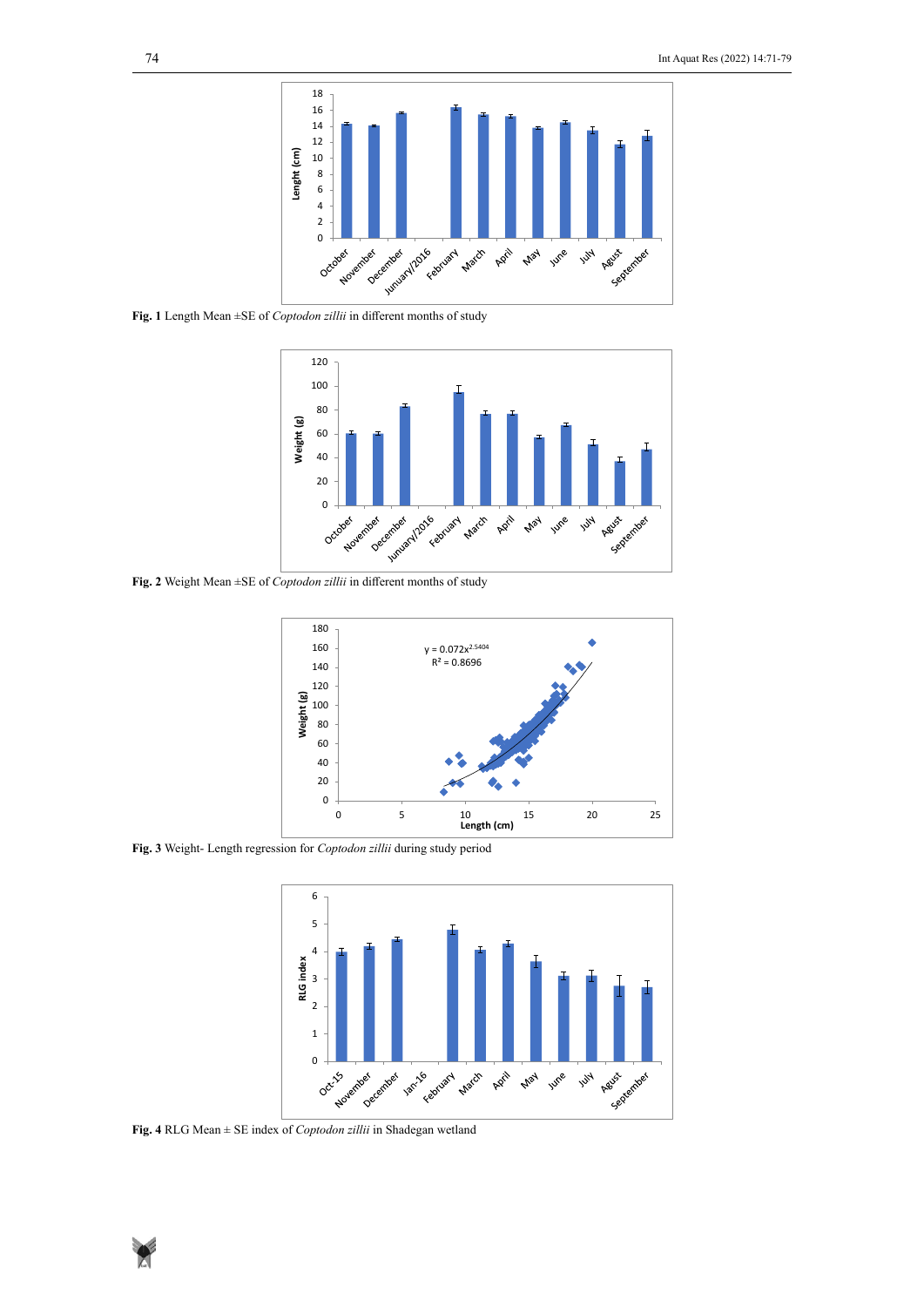

Fig. 5 GI and K Mean±SE indices of *Coptodon zillii* in Shadegan wetland



Figure 6. IF Mean±SE index of *Coptodon zillii* in Shadegan wetland **Fig. 6** IF Mean±SE index of *Coptodon zillii* in Shadegan wetland

region. Also, the highest food intensity index was  $353.40 \pm 27.39$  in November, and the lowest was 144.83  $\pm$  49.21 in July (Fig. 6). Its value in different months of the study was, on average, less than 400. This index during the year and months showed no significant difference ( $P \le 0.05$ ).

The results of calculating HSI index showed that the highest HSI index was  $2.37 \pm 0.26$  in February and the lowest was 1.27±0.12 in June. Moreover, the highest GSI index for the female *C. zillii* was 3.64±0.50 in March, and the lowest was 0.33±0.07 in November. The highest absolute fecundity index for *C. zillii* was 80993.42±28528 eggs in June, and the lowest value of this index was 4849.99±1710 eggs in September. Also, the highest relative fecundity index was  $1315.26\pm379$  in July, and the lowest was  $78.86\pm28$  eggs per gram of female somatic weight (Table 1). Regarding the sex ratio, the study results showed that among 355 specimens, 115 fish were female, and 220 fish were male. The sex ratio of females to males in the one-year study period was generally 1:2. In most of the year, the number of males in this species was more than females except in May.

## **Discussion**

The biologic and ecologic knowledge of ecosystems forms the essential core of fishery and aquaculture management (Lampert and Sommer 2007). *C. zillii* is, known as an aggressive and invasive species, has destructive impacts on aquatic ecosystems and native aquacultural species, and because of its high adaptation to the environmental conditions, it usually prevails in competition with the native species (Nico et al. 2020). Therefore, the information obtained about the ecology of this species, including its reproduction, food, environmental conditions, and growth, can be used to recognize and manage the presence of this species and help us find solutions to reduce or control the ecological and aquacultural damages caused by it and many other species.

During the study period, there were no significant fluctuations in the length and weight of the samples,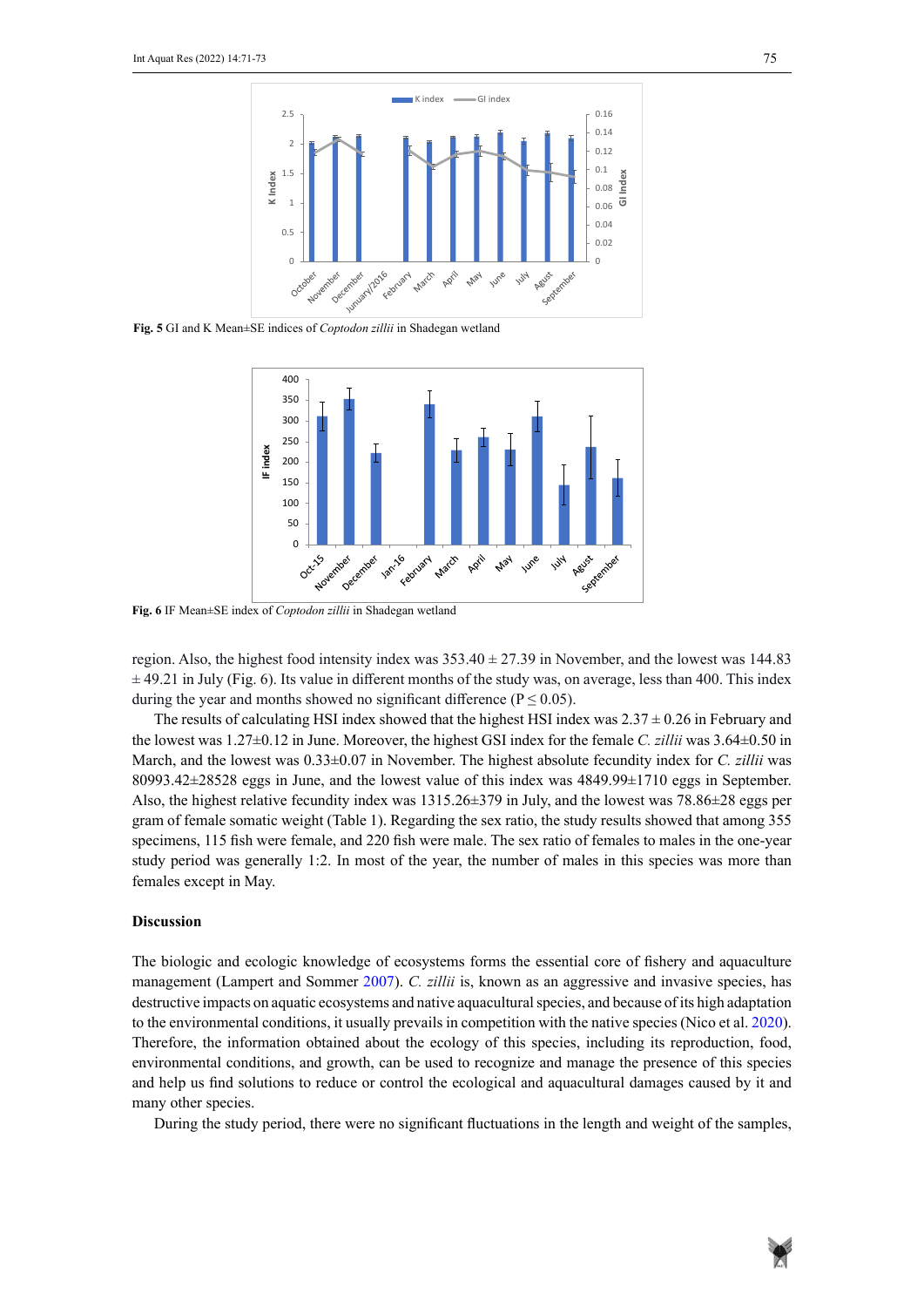**Table1** Mean ± SE of HSI index, GSI index, Absolute fecundity and Relative fecundity of *Coptodon zillii* in Shadegan wetland during study period during study period.

|              | HSI index                | GSI index       | Absolute fecundity   | Relative fecundity   |  |
|--------------|--------------------------|-----------------|----------------------|----------------------|--|
| October 2015 | $1.30 \pm 0.07$          | $0.52 \pm 0.15$ | 48608.31±8294.4      | $802.13 \pm 141$     |  |
| November     | $1.53 \pm 0.06$          | $0.34 \pm 0.07$ | 46384.9±7544.5       | 809.98±100.2         |  |
| December     | $1.53 \pm 0.09$          | $0.35 \pm 0.03$ | 43004.85±7455.3      | 537.32 ± 81.32       |  |
| January 2016 | $\overline{\phantom{a}}$ |                 |                      |                      |  |
| February     | $2.37 \pm 0.27$          | $1.31 \pm 0.7$  | 11814.75 ± 2473.6    | $144.7 \pm 33.73$    |  |
| March        | $1.35 \pm 0.16$          | $0.52 \pm 0.07$ | 42502.02±18834       | $860.51 \pm 286.8$   |  |
| April        | $1.76 \pm 0.09$          | $2.31 \pm 0.52$ | $27940.2 \pm 4404.1$ | $406.22 \pm 102.63$  |  |
| May          | $1.55 \pm 0.09$          | $3.64 \pm 0.50$ | 43302.79±6364        | $816.51 \pm 111.68$  |  |
| June         | $1.27 \pm 0.12$          | $2.43 \pm 0.55$ | 80933.42±28528       | $1079.46 \pm 366.72$ |  |
| July         | $1.4\pm 0.12$            | $1.7 \pm 0.67$  | $64565.67 \pm 2155$  | 1315.26±379.72       |  |
| August       | $1.4 \pm 0.18$           | $0.96 \pm 0.42$ | 31018±14776          | 707.81±370.44        |  |
| September    | $1.86 \pm 0.07$          | $1.5 \pm 0.7$   | $4900 \pm 1710.6$    | 78.87±28.86          |  |

which is probably due to the use of a steady streamer cast net or because of the fast-growing pattern of *C. zillii*. The relationship between the length and weight of a species has a significant role in assessing fisheries. In this species, the value of parameter b is significantly smaller than 3, so it had negative allometric growth. When a species exhibited a negative allometric growth it's tended to be thinner. This means that, fish become slimmer with increasing length. The analysis of the relationship between the length and weight of *C. zillii* in natural environments has resulted in different reports based on several conditions in various ecosystems over several years. Nehemia et al. (2012) investigated the relationship between the length and weight in *C. zillii* specimens in salty and freshwater. Similar to present study, they concluded that *C. zillii* had negative allometric growth in fresh water and positive allometric growth in saltwater. Nevertheless, Mahomoud et al. (2011) reported the relationship between the length and weight of *C. zillii* as isometric. This difference reported in the different studies is related to seasonal fluctuations, changes in the environmental parameters such as temperature and salinity, the physiological conditions of fish during sampling, gender, food conditions, and fish reproduction stages (Biswas 1993). The study of *C. zillii's* gut and the analysis of its contents showed that in its stomach and, gut there were some species such as macrophytes, fish scale, and fish eggs, zooplankton of Cladocera and Copepoda, and mainly periphytons. This species stomach was so small due to the vegetarian diet and mostly empty, but the gut was longer than the body length and, if filled, was full of macrophytes and plant fiber.

According to results, *Coptodon zillii* was mostly benthic-feeder. This fish fed on macrophytes, vegetation, and periphytons in the substrate of Shadegan Wetland. Khalfeh Nilsaz et al. (2013) identified the genus of epipleon algae in Shadegan Wetland. The genera identified in Khalfah's study covered the genera identified in the gut of *C. zillii* in the present study.

Moreover, the RLG index showed a vegetarian species. However, the fish scale and eggs, Copepoda and Cladocera were continuously observed in all the monthly samples as secondary food, seems, *C. zillii* fed on a vegetarian diet and, to a lesser extent, on some animal sources.

In the study on *C. zillii* food habits in Ethiopian Ziway Lake, Dadebo et al. (2014) observed that phytoplankton, detritus, and insects were important fish food items for young. While macrophytes, detritus, and phytoplankton were important food items for adults. The importance of phytoplankton, detritus, and insects reduced with the size of tilapia. But the importance of macrophytes and nematodes increased with the fish size. Based on the analysis of the contents of the stomach and gut, it was concluded that the food of the vegetarian species was mainly macrophyte, detritus, and phytoplankton, and the share of animalderived food was low. In a study on *C. zillii* food habits in the Otamiri River of Nigeria, Agbabiaka (2012) reported this species as omnivorous species with a dietary priority for algae, plant, detritus, and larvae of Chaeoborus and *Chironomus albidus* when matured and young. Also, in another study in Zwai Lake, the diet of *C. zillii* consisted of macrophytes and phytoplankton when it was mature and phytoplankton, detritus, and *Chironomus albidus* larvae when it was young (Gonzalez Acosta et al. 2004).

The *gastro-somatic* index indicates fish food intensity. The trend of changes in the *gastro-somatic* index during the study period had three peaks observed in November, February, and April during the reproduction months, which is consistent with the reproduction peaks of this species. Also, the highest condition index

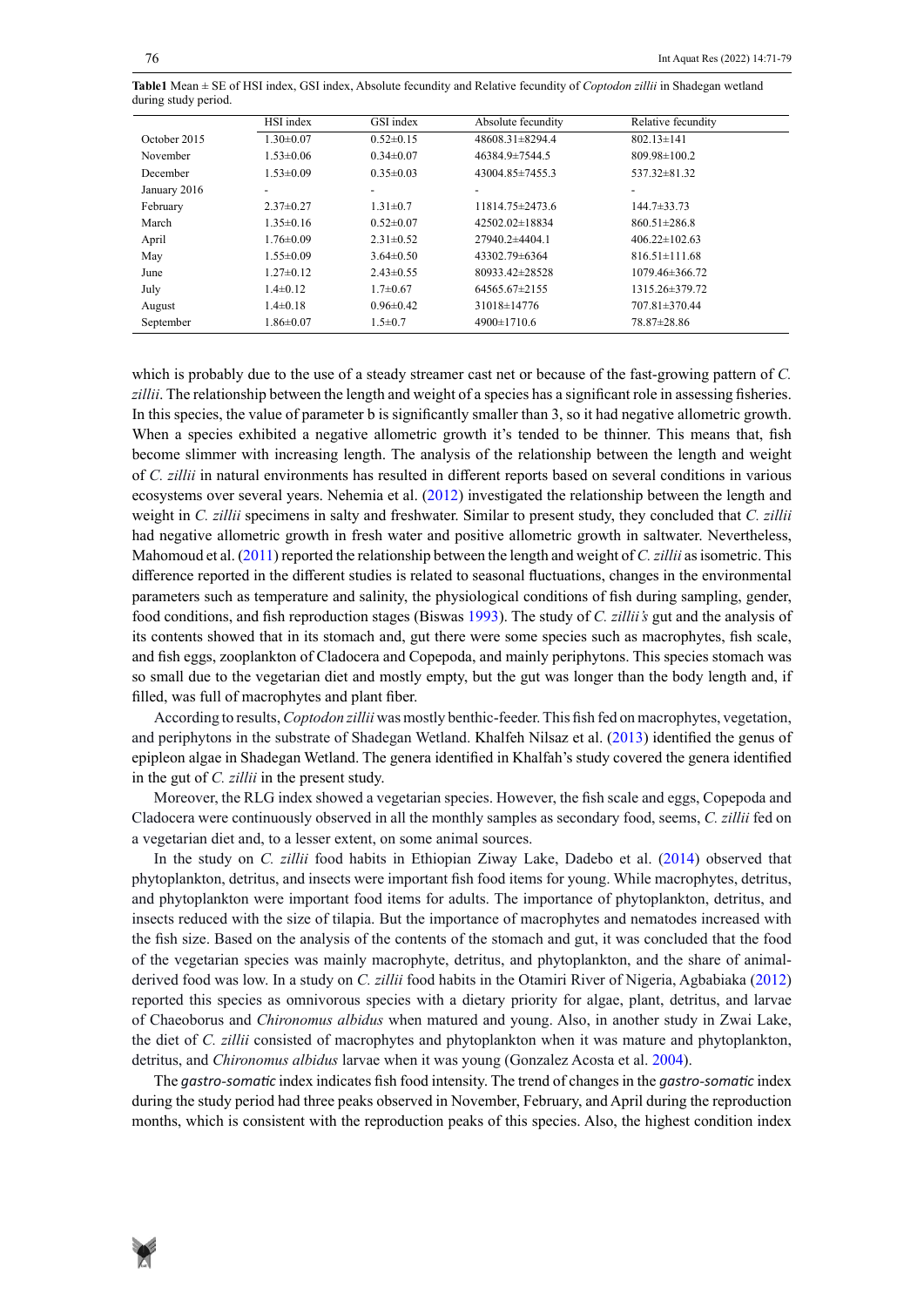for *C. zillii* was in May, and the lowest was in October. The value of this index was always more than 0.5%. And the condition of this species was good in terms of being fat. Because this species tended to be vegetarian and the wetland was rich in food intensity. Moreover, this invasive species had the right tools to win a food competition with the native species (Tabasian et al. 2021). Nehemia et al. (2012) reported that the condition index for *C. zillii* was 0.74 in saline waters and 2.07 in freshwater. Dadzie and Wangila (1980) obtained the condition index for *C. zillii* and reported it to be 1.01. In general, some factors affect the changes in the status of this species. These factors are including the environmental conditions and fluctuations, fish physiological conditions at the time of sampling, age, sex, stomach fullness, the maturity of the fish, and its food status (Negassa and Prabu 2008). The condition index is used to compare the quality of fish in terms of being fat or fit and, in general, to determine the population's health status.

The gut vacuity index estimates the fish fullness. The highest value of the CV index for *C. zillii* was synchronized by the peak of reproduction activity. Lack of appropriate food, sudden changes in the environmental factors such as temperature, the instability of environmental factors, catching before intake, and high rates of intra-species competition could affect the CV index (King 2007).

The food intensity index indicates food intake by fish. In the present study, the value of the food intensity index in different months was always below 400, which presented a lack of optimum food in this period. However, the K and CV indicators confirmed the species' good condition, and many fish samples showed a value above 400. The food and vegetation values were also good. It can be assumed that the food condition of this period was not so bad.

Determination of GSI and HSI indices can lead to the accurate diagnosis of ovulation, vitellogenesis, and reproduction schedules, which play an important role in fishery decision-making (Bartulovic et al. 2004). GSI and HSI indices were calculated only for the female sample fish. The highest HSI index for *C. zillii* was observed in February, March, and August, respectively. The highest GSI index was observed in April, February, May, and September, respectively. The peak points in these two indices were almost identical, indicating three reproduction periods for this species. *C. zillii* can reach maturity over one to three months, with several reproduction periods throughout the year (AL-Zaidy 2013). The highest GSI and HSI values in February indicated intense vitellogenesis. The process of vitellogenesis needs lots of glycoproteins, and the food should be rich. The maximum length and weight for this species were observed in February, which confirms the high growth of this fish this month. Length and weight are two important growth indices. And, when these two parameters increasing synchronous, it is indicating an obvious increasing in growth. The high GSI index in May (with maximum temperature in study period) and its decrease in June indicates spawning time, because of releasing gametes into water, and gonads showed losing weight. generally, the most important factor affecting spawning is the temperature (Biswas 1993), so the spawning peak was observed in the warmest months of the year.

Oso et al. (2013) reported a significant gonadosomatic index, 0.19 to 2.08, for *C. zillii.* Negassa and Prabu (2008), due to the fluctuations of the GSI index over the study period, concluded that *C. zillii* had two peaks from March to May and May to October. Ishikawa and Tachihara (2008) reported *C. zillii* reproduction season from June to September, with a maximum in May and June, at a temperature of 22.5- 31.5 °C. Minor differences in the spawning season can be related to the differences in habitat or weather conditions, the average temperature of the regions, or differences in the years.

In the present study, in general, the male-to-female sex ratio for *C. zillii* was 1:2 during the one-year study period. In all months, except May, the number of males was more than that of females, and in February, males and females were almost equal. Different male-to-female sex ratios have been reported for *C. zillii,* include 1: 3 (Bulut et al. 2012), 1: 1.05 (EL-Sayed and Moharram 2007), and 1: 0.97 (El-Sayed 2006). In February, May, and September, the GSI and HSI indices were also the highest during this study. Thus, these months can be considered as the reproduction season for this species in Shadegan Wetland. During the study period, the absolute and relative fecundity in October, February, and May was more than the previous and the following months, with a month delay of changes and the GSI peak points. Fecundity was recorded at 50-3178 eggs per body weight. El-Sayed and Moharram (2007) reported a mean fecundity of 2138 eggs per cm of body length and 2464 fish eggs per gram of body weight for the female fish. Dadzie and Wangila (1980) obtained a mean fecundity of 2359 for *C. zillii.* These differences can be related to climatic, geographical, and genetic differences and environmental factors such as population density, food, and changes in the temperature (Wootton 1992). Also, the mean fecundity achieved can be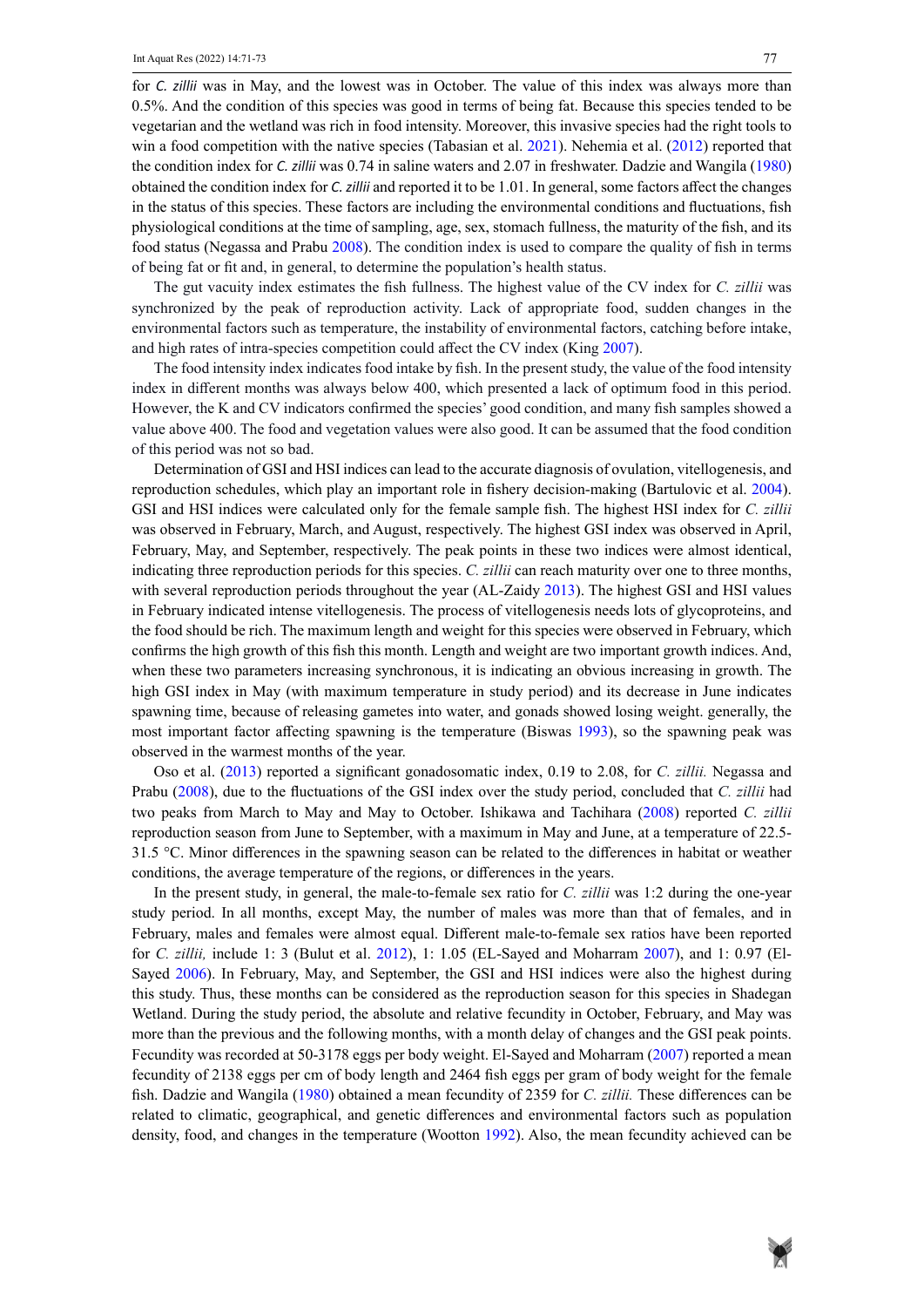different from one year to another in a population. This is why stock assessment studies and dynamics of fishery populations should be done continuously. Changes in such indicators determine the health status of stocks and population size over time, and it is important to understand the trend of these changes in fisheries decisions.

To sum up, *C. zillii* has several reproduction cycles with high fecundity. For this reason, it has a high survival chance. Such species have a high feeding intake, so it acts as a potent food competitor to other species. *C. zillii* is mostly herbivore but feeds on a wide range of food items, includes animal and vegetable sources. All these characteristics allow this species to enter every water system, turn it into a favored species in the ecosystem, and potentially affect its survival rate. If there is no proper monitoring of the distribution and control of the population, what happened in Shadegan wetland will be repeated in other water systems in the region. It seems that *C. zillii has* successfully inhabited Shadegan Wetland. Due to the favorite food and reproduction conditions of this wetland and its relatively good ecological conditions. To decrease the consequence of the presence of this species, more management or control on this species populations must be considered by practical aquaculturists and decision-makers, before being a serious treat for invaluable fisheries ecosystems such as Shadegan wetland or aquaculture farms.

**List of abbreviations** RLG: relative length of the gut; GI: Gastro-somatic index; K: living conditions of the fish; CV: gut index; IF: index of fullness; FOI: frequency of the occurrence index; HSI: Hepatosomatic Index; GSI: Gonadosomatic index.

**Conflict of interest** The authors declare that they have no conflict of interest.

**Acknowledgements** The authors gratefully acknowledge the Khorramshahr University of Marine Science and Technology for their financial support for this research project.

#### **References**

- Abbasi K, Noruzi H, Sayad Rahim M, Zahmatkesh Y, Sabzi M, Sedaghat Kish A, NiKseresht K, Rohani A, Sarpanah A, Ramezani R, Sadeghi Nejad A, Abdoli A, Komad B (2009) Final report of native fish of Hamedan province. Hamedan Province Fisheries Management Publication
- Agbabiaka LA (2012) Food and feeding habits of *Tilapia zilli* (Pisces: Cichlidae) in river Otamiri South-eastern, Nigeria. Biosci Discovery 3:46-148
- Akel EHKH, Moharram SG (2007) Reproductive biology of *Tilapia zillii* (Gerv, 1848) from Abu Qir bay, Egypt. Egypt J Aqua Res 33:379-394
- Al-Faisal A, Mutlak F (2014) First record of the Nile tilapia *Oreochromis niloticus* (Linnaeus, 1758) from the Shatt Al-Arab River, Southern Iraq. Mesopotamian J Mar Sci 29:45 – 50
- Alkahem HF, Al-Ghanim AA, Ahmad Z (2007) Studies on feeding ecology of sailfin molly *(Poecilia latipinnd)* dwelling in Wadi Haneefah Stream, Riyadh. Pak J Biol Sci 10:335-341. doi:10.3923/pjbs.2007.335.341
- Al-Zaidy KJ (2013) First record of *Tilapia zilli* (GEWAIS, 1848) in AL-Delmj marsh weast AL-Diwania city middle of Iraq. Diyala Agricul Sci J 5:9–16
- Ayoade AA, Ikulala AOO (2007) Length weight relationship, condition factor and stomach contents of *Hemichromis bimaculatus*, *Sarotherodon melanotheron* and *Chromidotilapia guentheri* (Perciformes: Cichlidae) in Eleiyele Lake, Southwestern Nigeria. Revista de Biología Tropical (Int J Trop Biol Conserv) 55:969-977
- Bartulovic V, Glamuzina B, Conides A, Dulcic J, Lucic D, Njire J, Kozul V (2004) Age, growth, mortality and sex ratio of sand smelt, *Atherina boyeri* Risso, 1810 (Pisces, Atherinidae) in the estuary of the Mala Neretva River (middleeastern Adriatic, Croatia). J Appl Ichthyol 20:427-430. [doi.org/10.1111/j.1439-0426.2004.00560.x](https://doi.org/10.1111/j.1439-0426.2004.00560.x)
- Biswas SP (1993) Manual of methods in fish biology. South Asian publishers VTLtd New Delhi
- Bulut S, Mert R, Konuk M, Algan B, Alaş A, Solak K (2012) The variation of several biological characteristics of the chub, *Squalius cephalus* (L., 1758) in the Orenler Dam Lake, Northwest Anatolia, Turkey. [Not Sci Biol](https://www.notulaebiologicae.ro/) 4:27-32. doi.org/10.15835/nsb437674 Chihara M, Murano M (1997) An illustrated guide to marine plankton in Japan. Tokai University Press, Tokyo, 1574 pp
- Clarke SA, Vilizzi L, Lee L, Wood LE, Cowie WJ, Burt JA, Mamiit RJ, Ali H, Davison PI, Fenwick GV, Harmer R, Skóra M, Kozic
- S, Aislabie LR, Kennerley A, Le Quesne W, Copp GH, Stebbing PD (2020) Identifying potentially invasive non-native marine and brackish water species for the Arabian Gulf and Sea of Oman. Glob Chang Biol 26:2081-2092
- Dadebo E, Kebtineh N, Sorsa S, Balkew K (2014) Food and feeding habits of the red-belly tilapia (*Tilapia zillii* Gervais, 1848) (Pisces: Cichlidae) in Lake Ziway, Ethiopia. Agricul For Fish:3:17-23. doi: 10.11648/j.aff.20140301.14
- Dadzie S, Wangila BCC (1980) Reproductive biology, length-weight relationship and relative condition of pond raised *Tilapia zilli* (Gervais). J Fish Biol 17:243-253. doi.org/10.1111/j.1095-8649.1980. tb02758.x

El-Sayed A F M (2006) Tilapia culture. CABI Publishing, Wallingford OX 108. DE, UK. 273 pp

- EL-Sayed H, Moharram SG (2007) Reproductive biology of *Tillapia zilli* (Gerv, 1848) from Abu Qir Bay, Egypt. Egypt J Aqua Res 33:379-394
- Ghofleh Maramazi J, Mayahi Y, Kuchaknejad A (2014) Unwanted presence *Tillapia zilli* in water resource of Khuzestan province. The first Tilapia National Conference. Yazd- Bafgh
- *Gonzalez Acosta* AF, De la Cruz G, De La Cruz Agüero J (2004) Length–weight relationships of fish species caught in a mangrove swamp in the Gulf of California (Mexico). J Appl Ichthyol 20:154 –155. doi.org/10.1046/*j*.1439-0426.2003.00518.x
- Hyslop EJ (1980) Stomach content analysis a review of methods and their application. J Fish Biol 17:411–429. doi:10.1111/j.